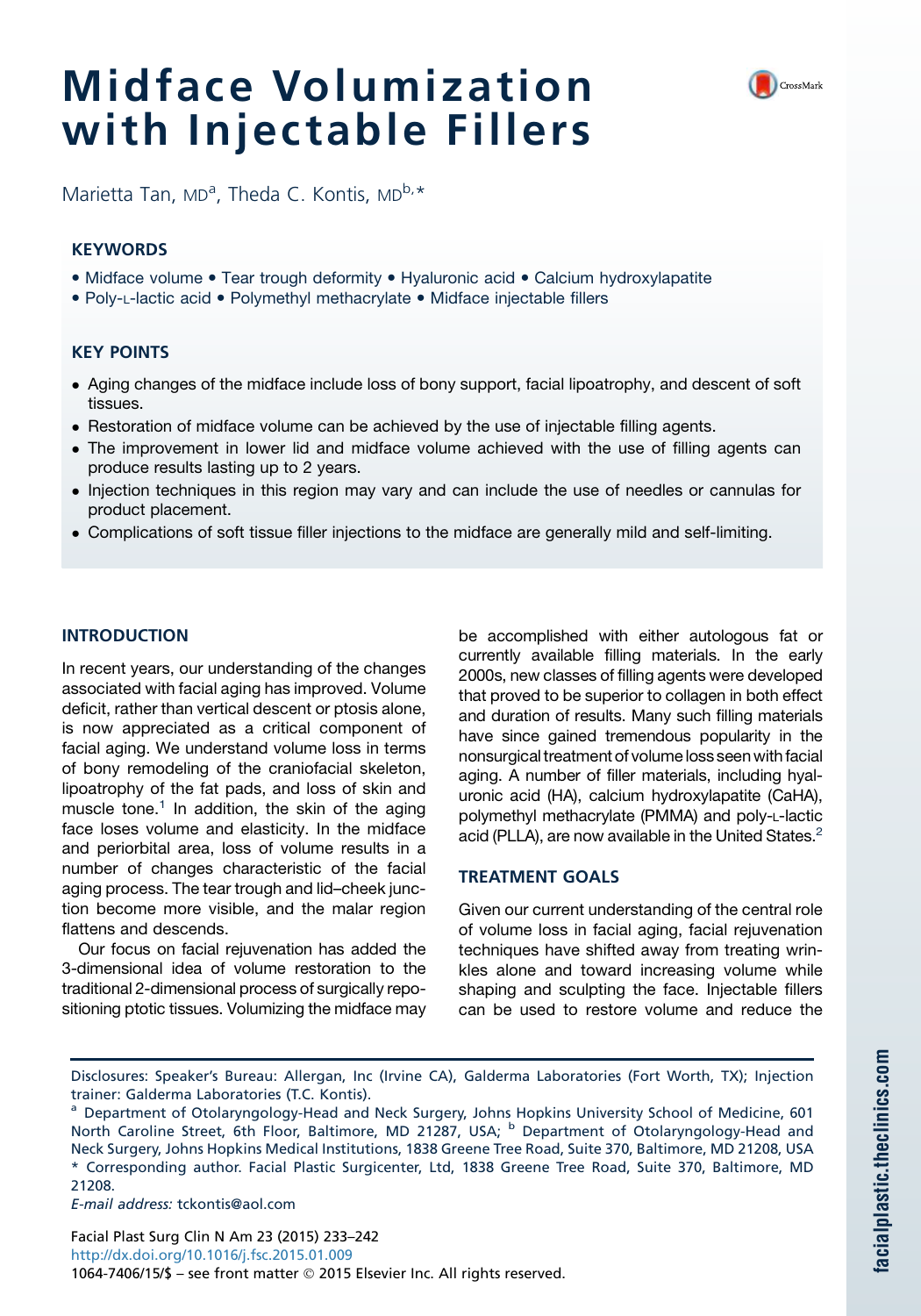appearance of wrinkles and folds, thereby creating a more youthful appearance. Injectable fillers are especially useful in midface and periorbital rejuvenation, because many of the effects of aging in these areas are owing to volume depletion.

The specific goals of treatment must be ascertained for each individual patient. The selection of filler material and placement, as well as injection technique, must then be tailored for each patient, taking into account the specific anatomic changes observed in that individual, age and medical comorbidities, willingness for downtime, and cost. $3$ 

## PRETREATMENT ASSESSMENT

The boundaries of the midface are the inferior orbital rim superiorly, the nasal sidewall medially, and the nasolabial fold inferiorly and along the course of the zygomaticus major muscle laterally (Fig. 1). Understanding of facial anatomy and of the contributions of different anatomic components to overall facial aging in each specific patient is critical in the selection and use of injection fillers. Careful assessment of each tissue layer of this region is paramount in determining treatments for facial rejuvenation, to obtain natural-looking results.

The lower lids and midface should be analyzed with the patient in a seated and upright position. Attention should be directed toward the degree of skeletonization of the lower lids, degree of orbital fat herniation, midface volume, and soft tissue ptosis. Fillers can be placed in the lower lid and/or the cheek to rejuvenate the midface, similar to the placement of autologous fat.

#### Lower Lid

The lower lid complex consists of skin, fat, and bone. In the lower lid, the tear trough refers to the



Fig. 1. Anatomy of the midface. (Adapted from Schwarcz RM, Kotlus B. Complications of lower blepharoplasty and midface lifting. Clin Plast Surg 2015;42(1):63–71; with permission.)

depression extending from the medial canthus. It separates the lower eyelid from the cheek and is bound superiorly by the orbital fat pad. The tear trough ends approximately at the midpupillary line. Extending laterally from this point is an additional groove called the lid–cheek junction, which is roughly parallel to the infraorbital rim. The muscle components of both the tear trough and lid–cheek junction are fixed to bone; inferior descent of these structures is therefore minimal.<sup>[4](#page-9-0)</sup> The tear trough and lid–cheek junction instead become more visible with age because of volume loss.<sup>[5](#page-9-0)</sup> In addition, with aging, the central portion of the orbicularis-retaining ligament becomes more lax, resulting in inferior displacement of the orbital fat pads.[4](#page-9-0) Herniation or pseudoherniation of the fat pad above produces lower lid "bags," deepens the tear trough, and further accentuates the trough by creating shadowing beneath. The inferior orbital rim becomes skeletonized and these changes produce the tear trough deformity.

The tear trough and lid–cheek junction are also defined by differences between the eyelid and cheek skin. The skin of the lower eyelid is thinner and more pigmented than that of the upper cheek; the upper cheek also has a thicker dermis and more underlying subcutaneous fat. With time, lid skin can become even more pigmented, increasing the contrast between the lid and the upper cheek.<sup>[6](#page-9-0)</sup>

Evaluation of each of these components is critical before proceeding with lower lid volumization with injectable fillers. Ideal candidates have thick skin and are without large orbital fat pads. Patients with significant herniation of orbital fat may instead benefit more from surgery, because fillers alone may not eliminate adequately the transition between the protuberant fat pad and the concave tear trough.<sup>[7,8](#page-9-0)</sup>

## **Midface**

Evaluation of the midface for volumization should include assessment of both the soft tissue and bony components of the region. Fat in this area exists in several well-defined compartments in superficial and deep layers. With facial aging, there is volume depletion in these compartments. There is also ptosis and migration of the fat compart-ments.<sup>[9](#page-9-0)</sup> As volume is lost and tissues descend, the malar bags become prominent owing to the tethering of the zygomaticocutaneous ligament. The skin also becomes ptotic. In addition, bone remodeling of the midface and orbit contributes to the change in appearance of the overlying soft tis-sues.<sup>[10](#page-9-0)</sup> As a result of these changes, the full "apple" cheeks" of youth become deflated. Ideal candidates for midface volume restoration have a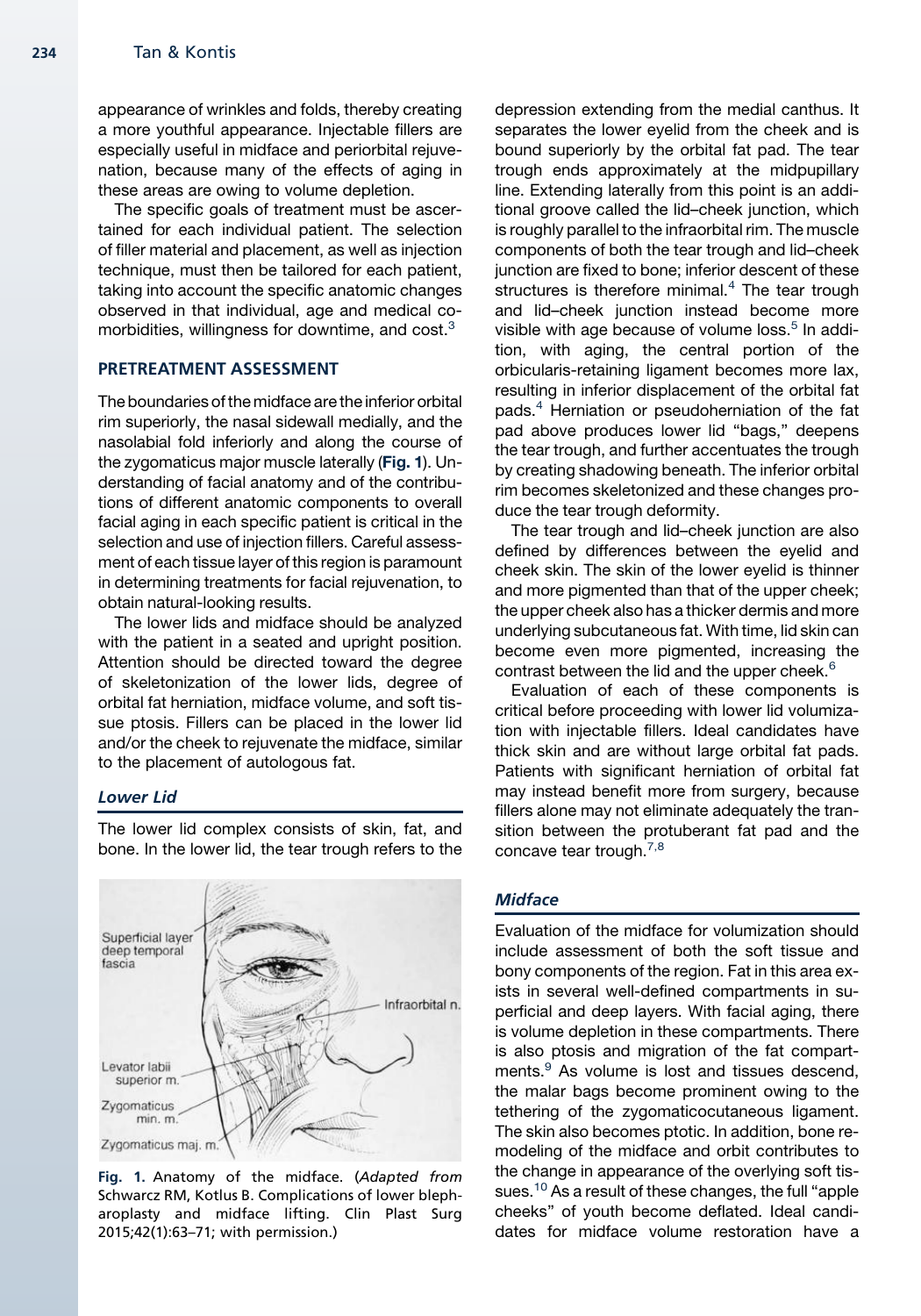minimal to moderate tear trough deformity and diminished volume in the cheeks, with minimal to moderate soft tissue descent.

## PRODUCT SELECTION Lower Lid

Volume restoration of the tear trough with filler materials is a difficult technique to master and should only be performed by well-trained practitioners. The lower lid region may be particularly difficult to inject, given its thin skin and its proximity to the orbital and malar fat pads. HA products are widely used in this area given their safety profiles, low allergic potential, and relative ease of injection. Furthermore, HA fillers can be dissolved with hyaluronidase, another advantage when treating this unforgiving region of the face.

In one author's opinion (T.K.), only 2 Food and Drug Administration (FDA)-approved HA fillers— Restylane (Galderma Laboratories, Fort Worth, TX) and Belotero (Merz Aesthetics, Greensboro, NC)—are appropriate fillers to use in this region. The thin, syruplike nature of Juvederm combined with the motion of the orbicularis muscle results in pooling of the product over time. Restylane, however, has a more ideal consistency for placement in the lower lids (Fig. 2), although superficial placement or migration of the product may result in a bluish hue under the skin ([Fig. 3](#page-3-0)). This discoloration is referred to as the Tyndall effect, which is believed to result from the refraction of blue light by the uniformly sized Restylane particles.<sup>[11](#page-9-0)</sup> Occasionally, hyaluronidase injections are necessary to correct this deformity by rapid enzymatic degradation of the product.

Belotero, on the other hand, is manufactured by a different process (CPM technology), which creates a polydensified matrix. This produces a product with more uniform particle size than Restylane, which allows it to spread more easily. It may therefore be injected more superficially and is less likely to result in the Tyndall effect ([Fig. 4](#page-3-0)).<sup>[11](#page-9-0)</sup> Unlike Restylane, Belotero does not have lidocaine added to the product. Because of its hydrophilic nature, undiluted Belotero can result in significant edema of the lower lids; dilution of the product by the addition of lidocaine just before injection is therefore suggested.

### **Midface**

Volumization of the malar region is technically simple, and a variety of fillers are appropriate for this region. HA, CaHA, PLLA, and PMMA have all been used to augment the midface with good results. However, only 1 filler, the HA product Juvederm Voluma (Allergan, Irvine, CA), has been FDA approved to treat this region.

## Hyaluronic acid

HA is a naturally occurring polysaccharide found in the skin, cartilage, synovial joint fluid, and other connective tissues and is identical in structure across all mammalian species. $12$  It is an ideal filler because it is biodegradable and nonimmunogenic. There are many HA filler products available; they differ in their degree of cross-linking, gel consistency, and concentration. They have been shown to have good safety profiles and excellent outcomes (Fig.  $5$ ). $<sup>2</sup>$  $<sup>2</sup>$  $<sup>2</sup>$ </sup>

Injection of HA fillers may be performed using 27- or 30-gauge needles. Alternatively, cannulas may also be used. This author (T.K.) prefers to use an injection of 1% xylocaine with 1:100,000 epinephrine at the needle entry site. The cannula is then inserted through a control hole made with a 25-gauge needle. The product is then feathered in the deep subcutaneous tissue or preperiosteal plane.

Juvederm Voluma is a newer filling material that received FDA approval in late 2013 for midface volumization.[13](#page-9-0) The pivotal study by Jones and Murphy<sup>[14](#page-9-0)</sup> showed it was safe and effective for up to 2 years. The injection technique for Voluma begins with injections in the upper outer quadrant, proceeding inferomedially to give volume to the cheek.



Fig. 2. Before (A) and after (B) injection of Restylane to the tear trough and infraorbital rim.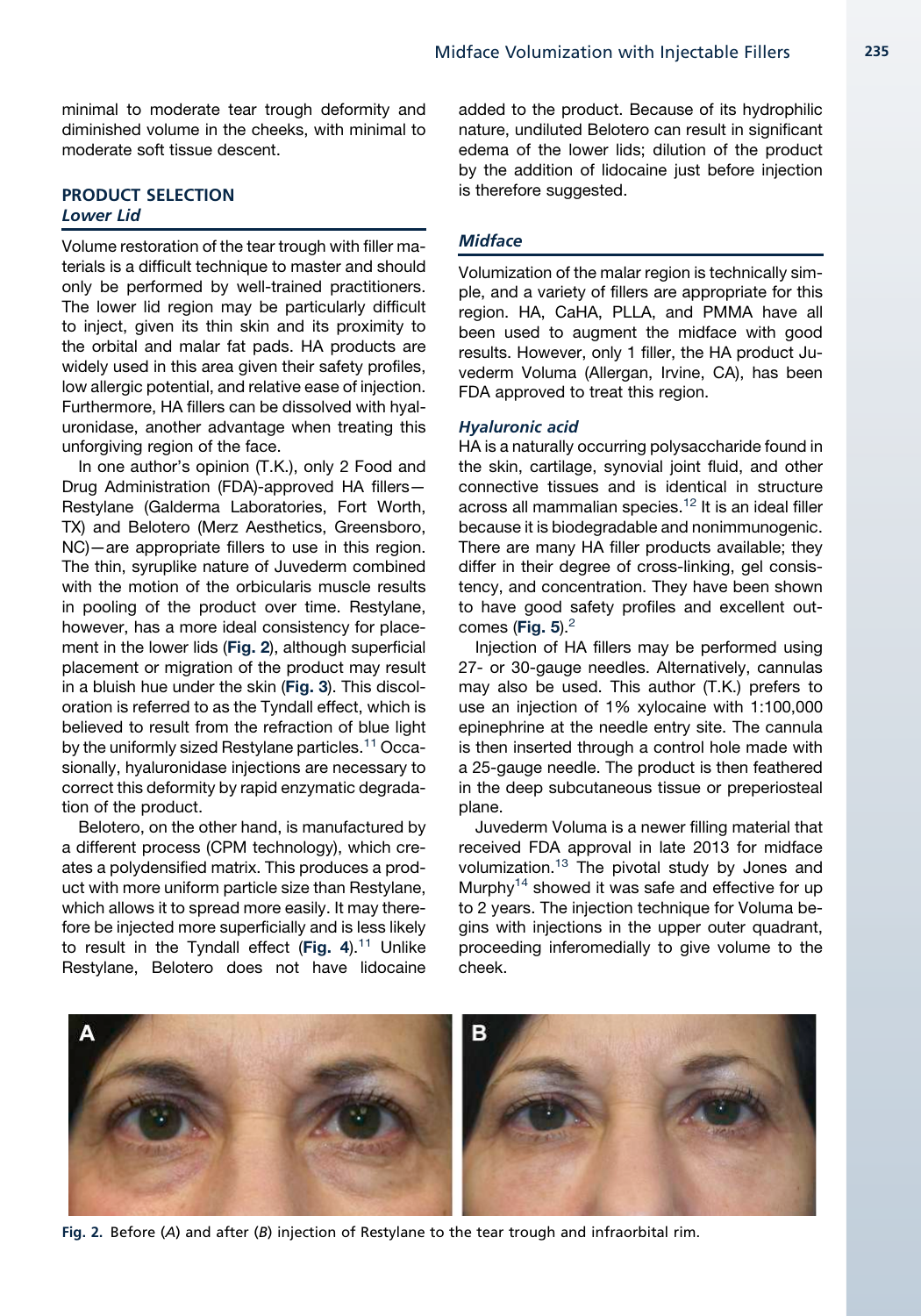<span id="page-3-0"></span>

Fig. 3. Tyndall effect: injected product appears blue when placed too superficially under the skin.

## Calcium hydroxylapatite

Radiesse (Merz Aesthetics) is composed of spheres of CaHA in an aqueous gel carrier. Unlike HA, Radiesse works as a volumizer by stimulating production of collagen; the microspheres act as a scaffold for the newly formed collagen. The carrier gel is resorbed within several weeks after injection, and the CaHA itself slowly degrades over time and is excreted by the body. Like HA, CaHA is nonimmunogenic and biodegradable, with a favorable safety profile. $2$  Radiesse works well to fill the midface because it has a high lift capacity and results may persist for about a year ([Fig. 6](#page-4-0)).

CaHA can be placed in the midface with either a cannula or a needle, in a manner similar to injection of HA products.<sup>[15](#page-9-0)</sup> Radiesse premixed with lidocaine is not available commercially, although the product received FDA approval in 2009 for the addition of lidocaine before injection. The product should be injected into the subdermal or preperiosteal plane.

#### Polymethyl methacrylate

PMMA (Artefill, Suneva Medical, San Diego, CA) may also be used for midface volumization. It is a permanent filler and is composed of microspheres of PMMA suspended in a matrix of bovine collagen and lidocaine. After injection, volume is initially provided by the collagen gel. The collagen is resorbed by the body over 1 to 3 months, while the PMMA becomes encapsulated with connective tissue during this time. The PMMA microspheres are not degraded or excreted by the

body; results, therefore, are permanent and cannot be reversed. Despite being a nonabsorbable implant, the safety profile of PMMA is similar to that of HA or CaHA fillers.<sup>[2](#page-9-0)</sup>

Owing to the bovine-based carrier gel, skin testing must be performed 1 month before injection to rule out an allergic reaction. Injection of the product into the midface may be performed using either a needle or cannula into the subdermal or preperiosteal plane. Care must be taken to place the product symmetrically and to undercorrect.

## Poly-L-lactic acid

PLLA (Sculptra, Galderma Laboratories) is another useful product to augment the malar region,  $16$ which consists of lyophilized crystals of PLLA that must be rehydrated by in the addition of water. PLLA is a synthetic polymer that stimulates collagen production by causing a foreign body reaction and dermal fibrosis. It is biodegradable, although the product may persist for a variable period of time, up to several years. $2$  Injections should be performed over several sessions at 6-week intervals for optimal facial volumization ([Fig. 7](#page-5-0)). The product should be placed in the sub-dermal plane. Patients should be counseled that final results can take months to achieve.

## INJECTION PROCEDURE

Before injection of the midface, photographs are taken to highlight the lower lids and cheeks. A three-quarter view of the face shows the contours of the cheeks and outlines the cheek prominence (see [Fig. 7](#page-5-0)). Informed consent must be obtained before any injection procedure and should include a discussion of the risks of vascular injury, asymmetry, bruising, lumpiness, and the need for subsequent touch-up treatments.

#### Lower Lid

Injection of the lower lids should be performed with the patient in an upright position. Per patient and physician preference, topical anesthetic cream



Fig. 4. Before (A) and after (B) injection of Belotero into the lower lids and tear trough. (The patient has also undergone an upper lid blepharoplasty. She initially had Restylane placed, which migrated superficially over several years and the Tyndall deformity resulted. Product was dissolved with hyaluronidase and Belotero placed 2 weeks later.)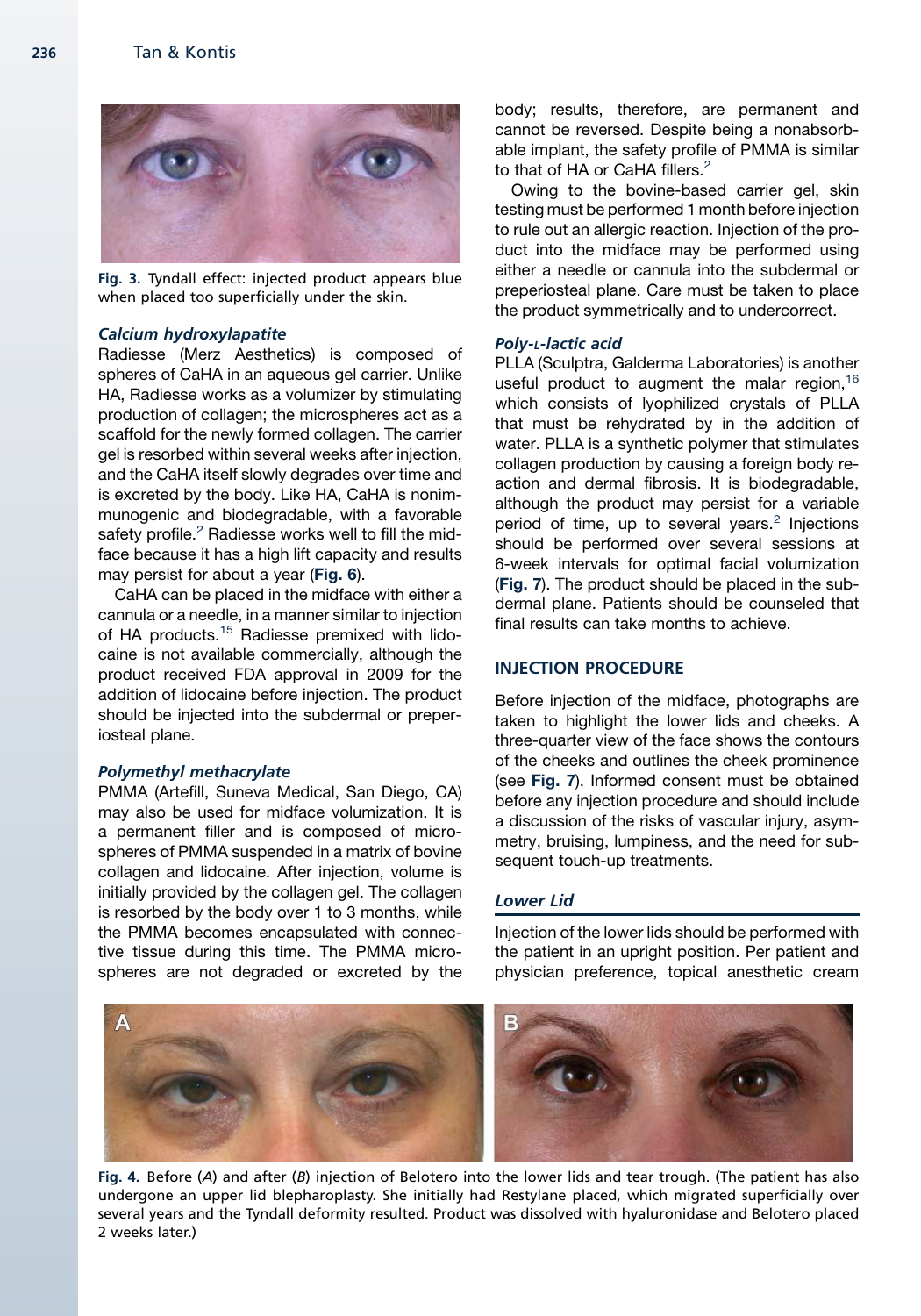<span id="page-4-0"></span>

Fig. 5. Before (A) and immediately after (B) midface volumization using Juvederm Voluma (1 mL per side).

can be applied to the lower lids before the injection procedure. However, this is not a painful area to inject, and patients often tolerate injection of this area without topical numbing.

Most injectors find that deep injection of HA along the bony orbital rim is the ideal place for injection. Superficial injections increase bruising and risk of the Tyndall effect. Small aliquots (0.1–0.2 mL) are placed and massaged into place. Change in orbital gaze position alters the position of the filling material, so having the patient open their eyes and look up aids in correct placement.

The use of cannulas has become increasing common for use in augmenting the tear trough region to lessen the risk of vascular injury. When using a cannula, a "control hole" must first be created in the midcheek region. This author (T.K.) prefers to use a small injection of 1% xylocaine with 1:100,000 epinephrine before creating the entry site with a 25-gauge needle. Using a



Fig. 6. Before (A) and immediately after (B) midface volumization with 1.5 mL of Radiesse. A flat midface is not uncommon in the Asian population and augmentation in this region can soften the midface.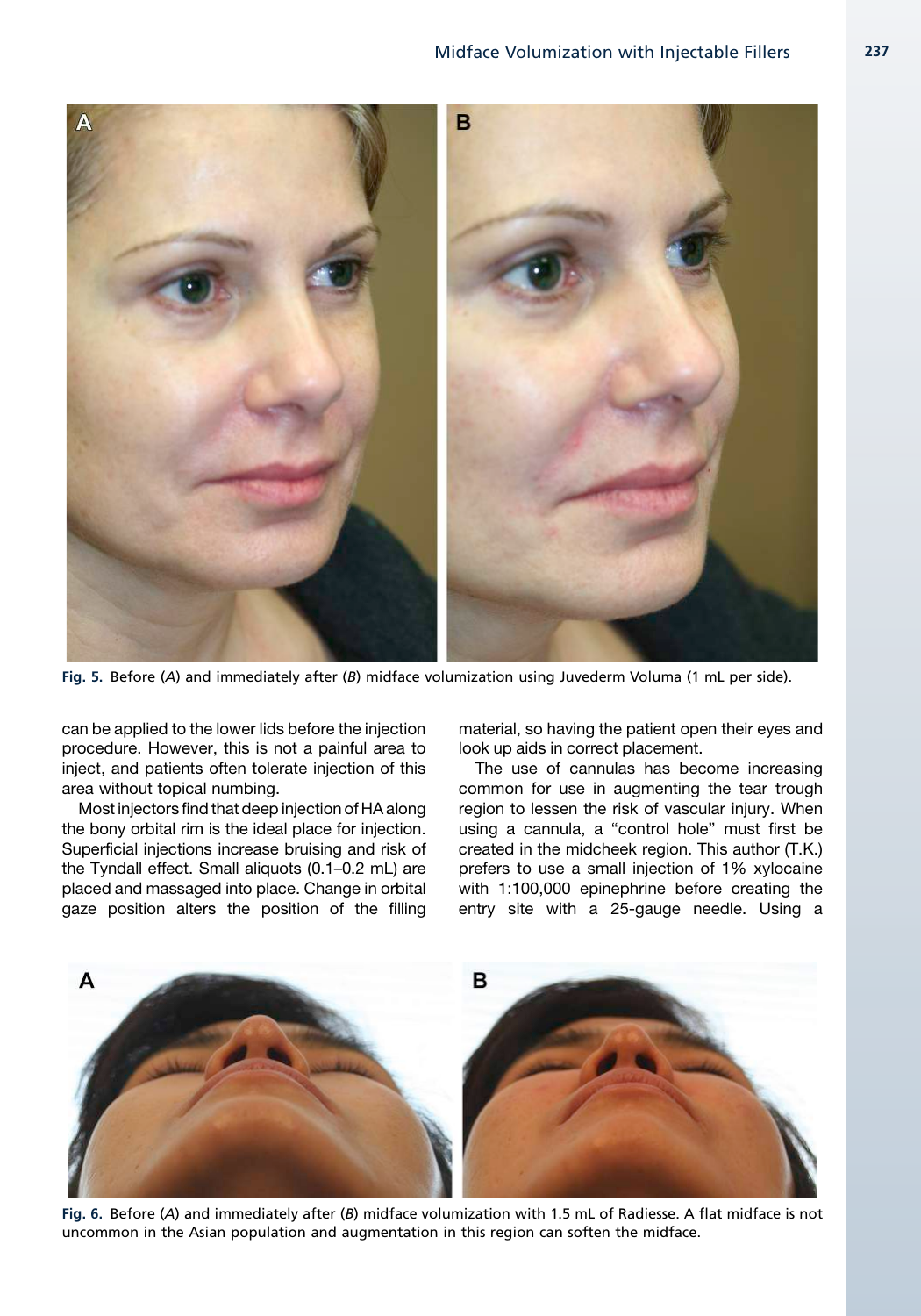<span id="page-5-0"></span>

Fig. 7. Before (A) and after (B) poly-L-lactic acid injections. The patient received a total of 6 vials of Sculptra.

27-gauge cannula inserted through this entry point, filler is placed deeply along the infraorbital rim, in a method not unlike autologous fat placement, and then gently pressed into place to reduce lumpiness and to smooth contours.

### **Midface**

Before the introduction of Juvederm Voluma, practitioners placed fillers (an "off-label" use) in the cheeks and malar prominence in a manner they thought would be aesthetically pleasing. A variety of products including HA,[17](#page-9-0) CaHA, PLLA, and oc-casionally PMMA<sup>[18](#page-9-0)</sup> were placed either transcutaneously or via the buccal sulcus. No reports of increased risk of infection have been published using the transoral route. However, more recent studies of midface volumization with filler materials have added to our understanding of patient assessment and ideal product placement.

Hinderer's lines were used to delineate the loca-tion on maximal cheek prominence ([Fig. 8](#page-6-0)). $19$  Dr Ulrich Hinderer was a plastic surgeon practicing in Madrid, Spain, who developed silicone malar shell implants for the correction of a flat midface and published his work in 1975. A man before his time, Hinderer expressed surprise that there was

so little attention placed on the zygomatic region. He stated that, because persons are generally viewed in oblique profile and "high cheekbones" contribute to a youthful oval face, augmentation of the zygomatic region would enhance beauty. He described 2 lines: one drawn from the lateral canthus to the lateral oral commissure and the other from the tragus to the nasal ala. The majority of his implant should ideally be placed in the upper– outer quadrant. The Voluma studies defined the quadrants divided by Hinderer's lines into 3 subsegments: the zygomaticomalar, anteromedial, and submalar regions.<sup>[14](#page-9-0)</sup>

The injection technique in this region has not been well-defined until recently when studies of Juvederm Voluma standardized techniques for this region. Injections are initiated laterally in a depot technique, in a region similar to the location of Hinderer's malar shell. Filler product is generally placed deeply.

# POSTPROCEDURE CARE Lower Lid

After treatment, patients are asked to use cold compresses on their lower lids for the first day and to refrain from exercise until any bruises resolve.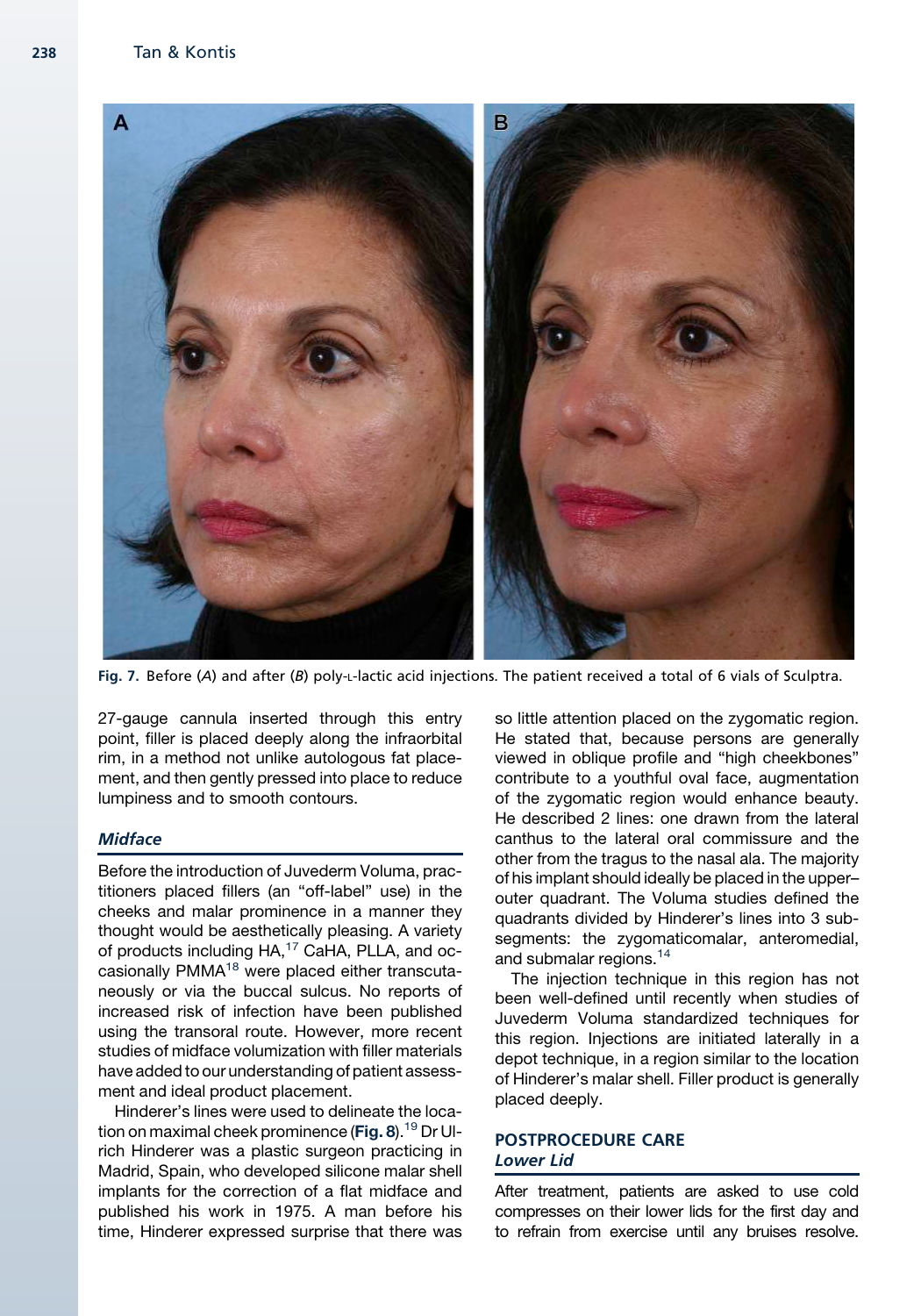<span id="page-6-0"></span>

Fig. 8. Hinderer's lines (black) define the midface quadrants. The maximal cheek volume liesin the upper–outer or zygomatico–malar region (blue) and is the region targeted for volume enhancement of the midface.

Once the swelling subsides, a touch-up treatment may be required, so it is important to reassess these patients in approximately 2 weeks after initial injection. If the patient notes lumpiness, a warm compress should be placed over the lid for 20 minutes while applying firm but gentle pressure. This may help to flatten lumps and minor irregularities.

#### **Midface**

Patients who have undergone midface injection with HA, CaHA, and PMMA have very few postinjection sequelae. The use of ice packs aids with any bruising or swelling that develops. For those patients who have undergone PLLA injections, we advise facial massage for 5 minutes a day, 5 times a day, for the next 5 days.

# **COMPLICATIONS**

Complications of filler injections to the face are generally mild and self-resolving. The most common complications are bruising, edema, and pain or tenderness[.20](#page-9-0) The use of cold compresses or ice packs may help to reduce these complications. Lumpiness or asymmetry are also possible and may be treated with massage and warm compresses.

Other adverse events include allergic reactions to the filler material, infections, and granulomas. True immunoglobulin E-mediated immune reactions (type I hypersensitivity) are rare. For example, hypersensitivity to HA occurs in approximately 1 in 5000 cases.<sup>[11](#page-9-0)</sup> Type I hypersensitivity may result in local or generalized facial edema, which can be treated with antihistamines or oral steroids. Delayed hypersensitivity reactions are also possible and result in induration and erythema days to weeks after injection.<sup>[21](#page-9-0)</sup> Infection at the site of injection are rare and may be treated with either antibiotics or antivirals, depending on the type of infection.<sup>[11](#page-9-0)</sup> Foreign body granulomas may occur with permanent fillers but are uncommon with HA products. These painless nodules typically develop between 6 and 24 months after injection and can persist for years. They are usually effec-tively treated with intralesional or oral steroids.<sup>[22](#page-9-0)</sup>

The most serious complication of injectable fillers is vascular compromise leading to skin necrosis. Vascular compromise may result from direct injury to vessels during injection, external compression of vessels by filler material, or intraluminal injection of product. If vascular injury goes unnoticed or untreated, necrosis of the tissues supplied by the affected vessel may result. The risk of vascular injury may be reduced, but not eliminated, by the use of blunt cannulas instead of needles. The earliest sign of potential vascular compromise is blanching at the site of injection and typically occurs at the time of injection. Further injection should be stopped. The area should then be treated with massage and warm compresses. Topical nitroglycerin paste should also be applied to the region for further vasodilation, and aspirin should be administered. Consider hyaluronidase injections no matter which product was being used. The patient should be closely monitored to assess progress of the injury. $^{23}$  $^{23}$  $^{23}$ 

## Lower Lid

Volume replacement in the lower lids can be challenging for the injector, regardless of their skill level. Bruising, swelling, globe motion, and skin thinness contribute to the difficulty in achieving a perfect result.

As previously noted, a possible complication of lower lid injections is the Tyndall effect, or a bluish hue underneath the skin resulting from refraction of light by HA filler particles. The Tyndall effect is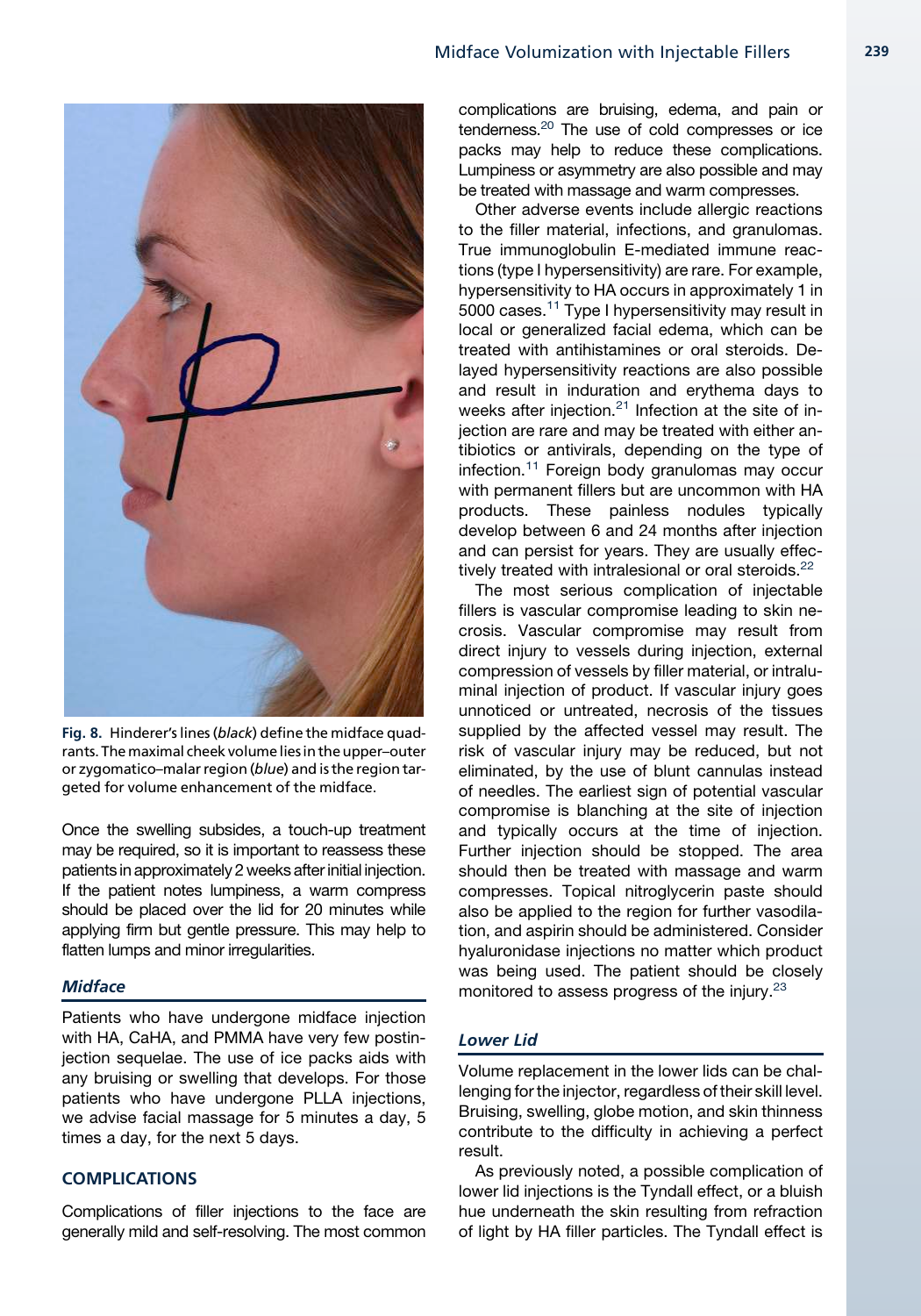more likely if filler material is injected too superficially. Injection deep to the orbicularis oculi muscle reduces the risk of discoloration. $3$  Alternatively, Belotero is less likely to result in the Tyndall effect even when injected superficially owing to its unique polydensified matrix consistency. The Tyndall effect may be treated by dissolving the HA product with hyaluronidase.

Reports of serious complications like blindness have been described with periorbital injections, but such events are extremely rare. $24$  Injection of filler directly into a distal branch of the ophthalmic artery (including the dorsal nasal artery and angular artery of the nose) can result in retrograde flow of the past the origin of the central retinal artery. Anterograde flow can then propel the filler into the retinal artery, resulting in permanent blind-ness.<sup>[25](#page-9-0)</sup> As with other vascular events, the risk of intraarterial injection is decreased by the use of blunt cannulas. The risk of blindness is also minimized by injecting slowly and with minimal pressure.<sup>[26](#page-9-0)</sup>

#### **Midface**

Complications of midface augmentation are generally mild and self-limiting. The most common complications of filler injections to the malar region include bruising, edema, lumpiness, and asymmetry. There are no major end vessels in this region, so injection of fillers in this area is relatively safe. This author (T.K.) finds the most difficult aspect of malar augmentation with fillers to be obtaining exact symmetry. Because some patients have subtle facial asymmetries, injections must be placed for symmetry and different amounts of filler material may be required from one side to the other.

## **OUTCOMES**

In clinical trials of facial fillers, the nasolabial folds have been the most commonly addressed area of the face. $2$  Many descriptive and qualitative studies have been published that assess the use of fillers for lower lid and midface volumization, but few randomized, controlled trials exist.<sup>26-28</sup> Given this dearth of clinical trials, commercially available fillers are generally FDA-approved only for the treatment of facial folds and wrinkles, such as the nasolabial folds, or human immunodeficiency virus (HIV)-related facial lipoatrophy. However, injectable fillers are frequently used for volumization of the lower lid and midface regions in an "off-label" fashion.

Only 1 filler available in the United States, Juvederm Voluma, has been granted FDA approval specifically to treat age-related midface volume loss. Juvederm Voluma is an HA gel with a mixture of low- and high-molecular-weight HA. The first study of Voluma, performed in Europe, was an open-label, nonrandomized trial assessing the safety profile, benefit, and ease of use of the product. Seventy patients across 15 sites were included. Injections were performed primarily in the malar region (59%). Patients were evaluated using the 5-point Facial Volume Loss Scale at baseline and at day 14 after treatment. Patients were also rated on the Global Aesthetic Improvement Scale (GAIS) at day 14. The mean Facial Volume Loss Scale score declined significantly by day 14. Using the GAIS, 88% of physicians and 76% of patients rated their level of improvement as much improved or very much improved. The vast majority of physicians rated Voluma as easy to use. Adverse events occurred in 24 patients and were transient; bruising was the most com-mon adverse event.<sup>[29](#page-9-0)</sup>

FDA approval was granted for Juvederm Voluma after the completion of a single-blinded, randomized controlled clinical trial of 282 patients with midface volume loss. The no-treatment control group included 47 patients, whereas the study group included 235 patients, who were treated in 1 or more of midface regions. Patients received touchup treatments as needed at 30 days and were seen again at 1 month, 3 months, and then quarterly for 2 years. The validated 6-point Mid-Face Volume Deficit Scale (MFVDS) was used to assess improvement at 6 months by 2 blinded evaluators. Improvement of 1 point or more on the MFVDS was achieved at 6 months by 85.6% of patients, with a significant difference between the control and treatment groups. On the GAIS, 82.2% of investigators and 92.8% of patients rated midface volume as improved or much improved at 6 months. Minimal adverse events were reported and included injection site tenderness, swelling, firmness, or lumpiness. Most adverse events resolved within 2 weeks or less.<sup>[14](#page-9-0)</sup>

An additional open-label trial of Juvederm Voluma has since been completed. In a 24-month Australian trial, 103 patients underwent Voluma injections to the malar region. Subjects were evaluated at week 8, week 78, and month 24 using the MFVDS and GAIS. At week 8, 96% of patients achieved an improvement of 1 point or more on both MFVDS and GAIS ratings. A total of 72 subjects completed the 24-month study; of these, 45 did not require supplementary Voluma at week 78. At the completion of the study, 96% of those 45 patients who had not required touch-up treatments had retained improvement on MFVDS assessment. GAIS evaluation demonstrated continued improvement in 82% and 91% when rated by subjects and physicians, respectively.<sup>30</sup>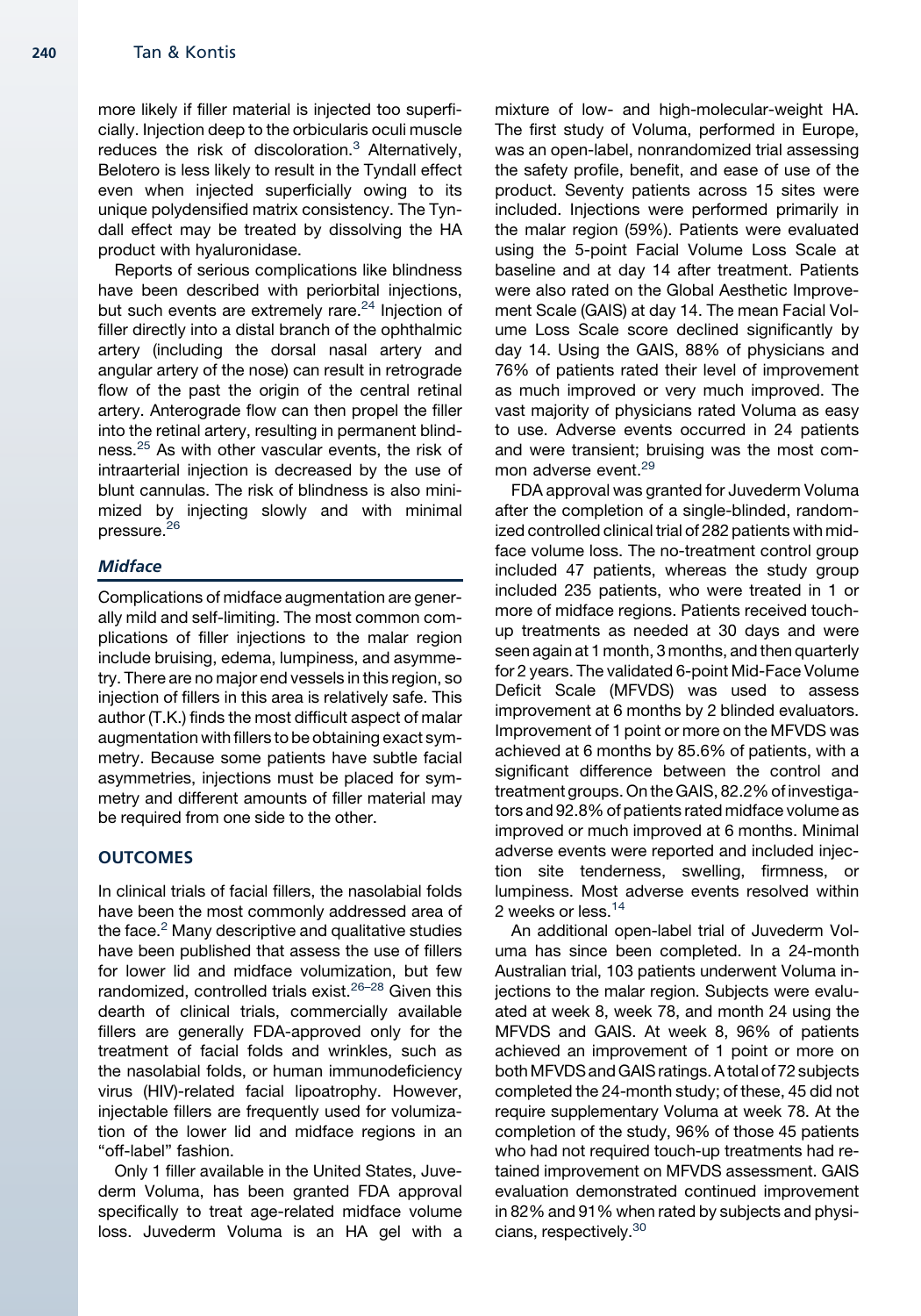<span id="page-8-0"></span>Other HA fillers that have been evaluated for volumization in the midface in open-label trials include Restylane SubQ (Medicis Aesthetics) and Perlane-L (Medicis Aesthetics). Restylane SubQ is a largeparticle, stabilized HA gel designed for injection in the subcutaneous and supraperiosteal planes to restore volume loss and define facial contours. A 12-month, open-label study was performed to assess the safety and efficacy of the product for cheek and chin augmentation. Fifty-seven patients underwent injection, for a total of 98 cheeks treated. Patients were evaluated using the GAIS at several intervals up to 12 months. This study did not distinguish between those treated in for cheek versus chin augmentation, but overall patients and investigators noted at least some improvement at treated sites in 91% and 96% at 6 months, respectively. By 12 months, response rates had fallen to 58% and 53% of subjects, respectively. Treatment-related adverse events included local reactions, induration, and implant mobility.<sup>[17](#page-9-0)</sup>

Perlane-L is another large-particle HA, premixed with 0.3% lidocaine. Its effectiveness in volumizing and contouring the midface was evaluated in an open-label Canadian study. This 24-week trial included 40 patients who were rated at weeks 8 and 24 using the validated 4-point Medicis Midface Volume Scale and the GAIS. Improvement of at least 1 point on the Medicis Midface Volume Scale was noted in 97.5% and 90.0% at week 8, as rated by blinded evaluators and subjects, respectively. At week 24, continued improvement was noted in 90.0% and 82.5% of subjects, respectively. GAIS assessments showed improvement in 95.0% to 100.0% of subjects throughout the study period. Mild adverse events, including bruising, swelling, and pain, were reported, but had all resolved by week 24.[31](#page-9-0)

Several fillers have been studied for their efficacy in treating HIV-related facial lipoatrophy. The use of Radiesse (CaHA) for augmentation in HIV lipoatrophy was examined in an 18-month open-label trial. One hundred subjects underwent injection of Radiesse into the cheek (typically submalar) regions. GAIS assessments demonstrated improvement in 100% of patients at 3 months and in 91% at 18 months. Treatment-related adverse events were generally mild and included bruising, swelling, redness, and pain.<sup>[32](#page-9-0)</sup>

Injectable PLLA received FDA approval for treatment of HIV-associated lipoatrophy in 2004. Its efficacy and safety were first investigated in England in a 24-week, open-label, randomized study of 30 patients. Immediate versus delayed treatments were studied. The immediate group received injections into the deep dermis overlying the buccal fat pad on day 1 and weeks 2 and 4, whereas the delayed group received injections at weeks 12, 14, and 16. Patients were assessed using visual analog scales as well as anxiety and depression scales. At week 12, the immediate treatment group had significantly better visual analog, anxiety, and depression scores than the delayed group; these improvements persisted through the end of the study period. No serious adverse events were reported.[33](#page-9-0) These subjects were later reevaluated for long-term safety and efficacy. A sustained improvement in visual analog scales was seen after a minimum of 18 months after last injection. Delayed treatment-related adverse events included nodularity, but were not severe.<sup>[34](#page-9-0)</sup>

Last, PMMA (Artefill) has been evaluated for safety and efficacy in malar augmentation for agerelated lipoatrophy in a 12-month, open-label pilot study in Canada. A total of 24 patients with mild to moderate lipoatrophy underwent injection of Artefill in the supraperiosteal layer of the malar region, with touch-up injections at weeks 4 and 6. GAIS scores demonstrated that 95.8% of subjects were improved or very much improved, and malar lipoatrophy grades were significantly improved from baseline at 1 year after injection. There were no reported adverse events in this study.<sup>[18](#page-9-0)</sup>

### SUMMARY

The contribution of volume loss to facial aging is now more greatly appreciated, and we now consider the 3-dimensional changes of volume in addition to the 2-dimensional changes of ptosis that we have traditionally associated with aging. Volume loss occurs in all tissue compartments of the face, including skin, muscle, fat, and bone. Over the past decade, the popularity of injectable fillers has grown tremendously. Volumization of the lower lid and midface with fillers is fairly straightforward with few side effects, and it offers a number of advantages over surgical rejuvenation procedures when performed correctly and in the right patient. Clinicians must have knowledge of the available fillers and of facial anatomy, to minimize the risk of complications resulting from injection. Few randomized controlled trials have been conducted evaluating the use of injectable fillers in volumization, but available products have been used safely and effectively in an "off-label" fashion for many years. Many opportunities clearly exist for further research in these areas.

#### **REFERENCES**

1. [Fitzgerald R, Vleggaar D. Facial volume restoration](http://refhub.elsevier.com/S1064-7406(15)00010-3/sref1) [of the aging face with poly-L-lactic acid. Dermatol](http://refhub.elsevier.com/S1064-7406(15)00010-3/sref1) [Ther 2011;24:2–27](http://refhub.elsevier.com/S1064-7406(15)00010-3/sref1).